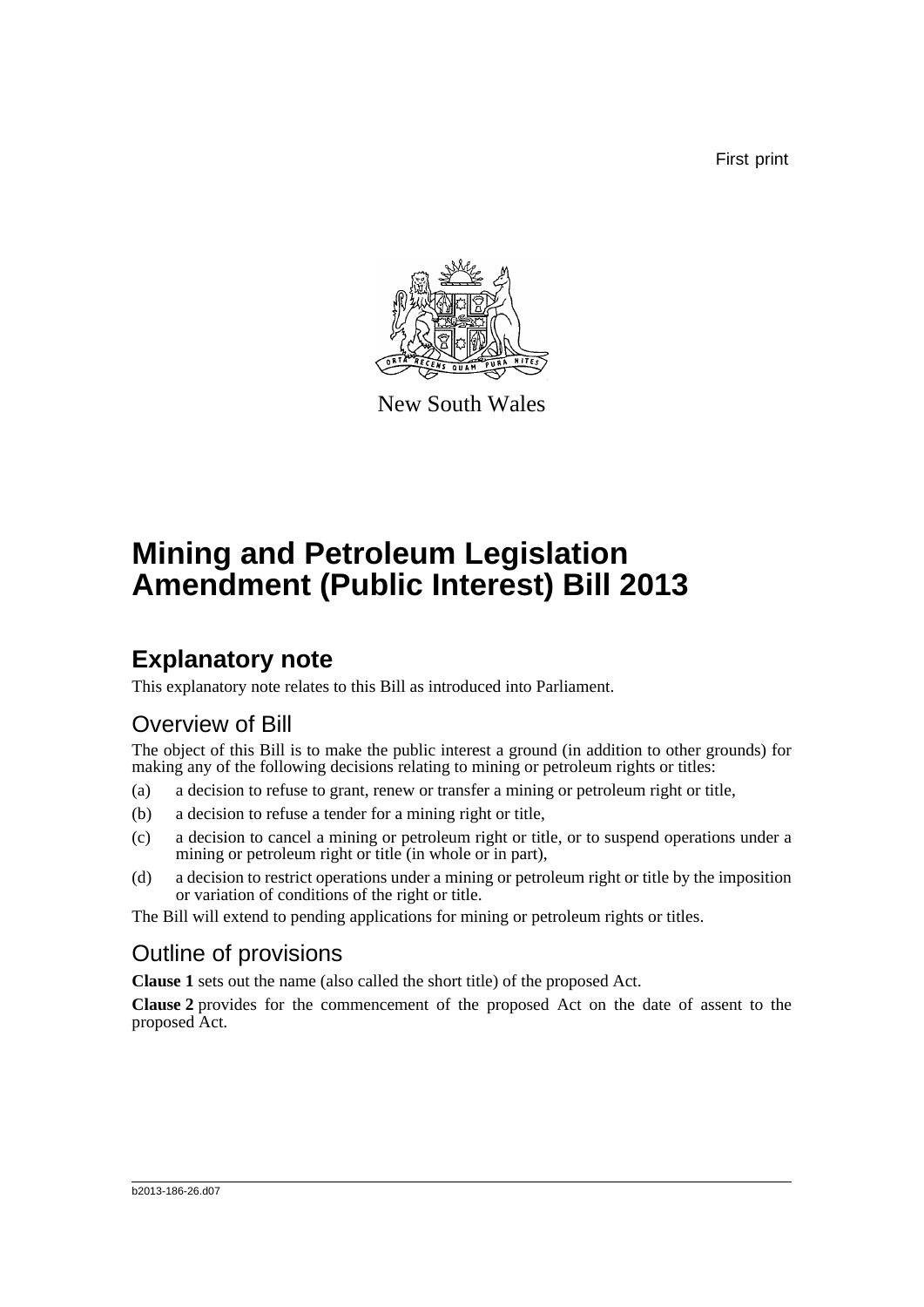### **Schedule 1 Amendment of Mining Act 1992 No 29**

**Schedule 1** gives effect to the Overview above with respect to the *Mining Act 1992*.

#### **Schedule 2 Amendment of Petroleum (Onshore) Act 1991 No 84**

**Schedule 2** gives effect to the Overview above with respect to the *Petroleum (Onshore) Act 1991*.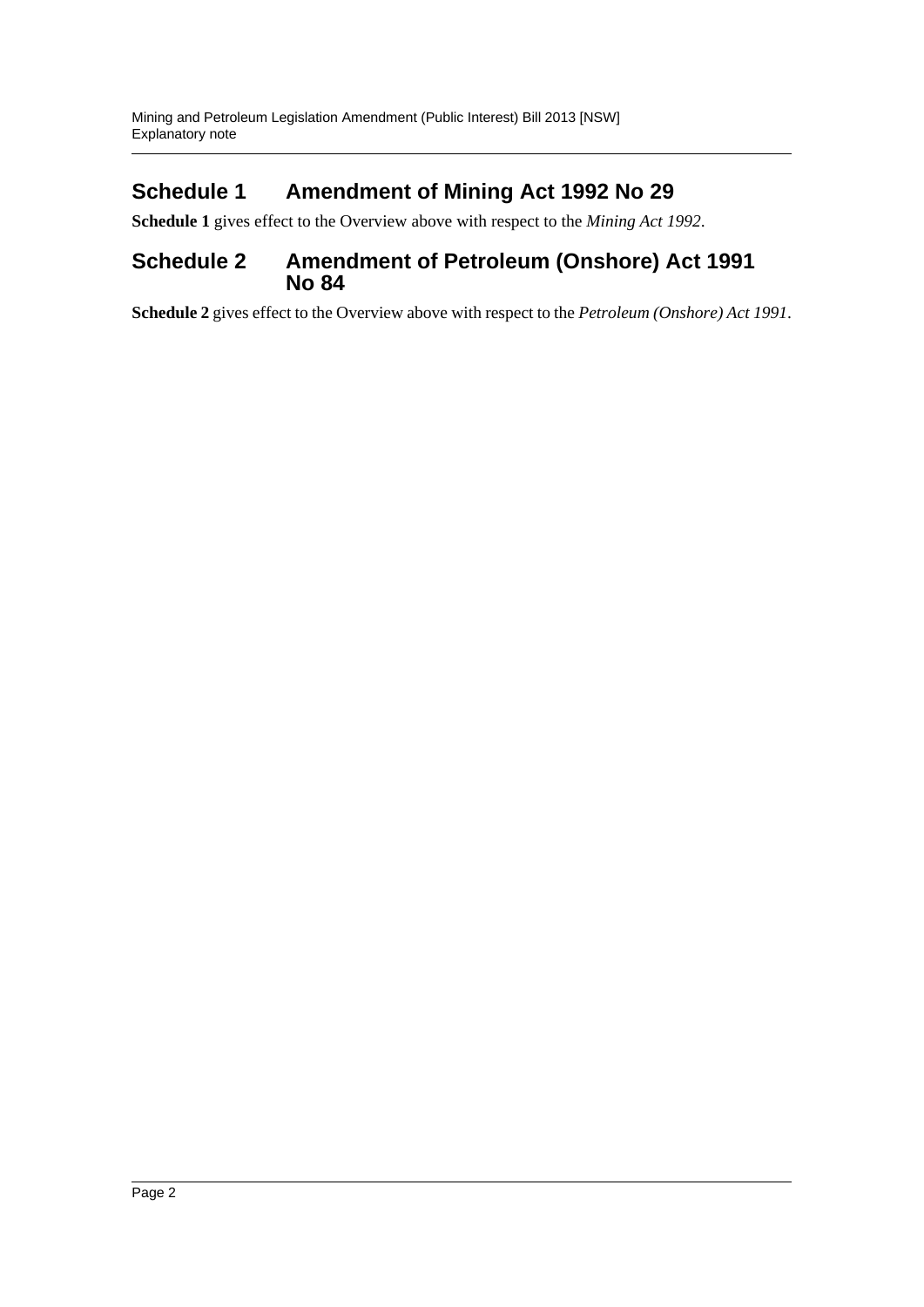First print

Page



New South Wales

# **Mining and Petroleum Legislation Amendment (Public Interest) Bill 2013**

## **Contents**

|                                                               | raye          |
|---------------------------------------------------------------|---------------|
|                                                               |               |
| Name of Act                                                   |               |
| Commencement                                                  | $\mathcal{P}$ |
| Amendment of Mining Act 1992 No 29<br>Schedule 1              | 3             |
| Amendment of Petroleum (Onshore) Act 1991 No 84<br>Schedule 2 | 4             |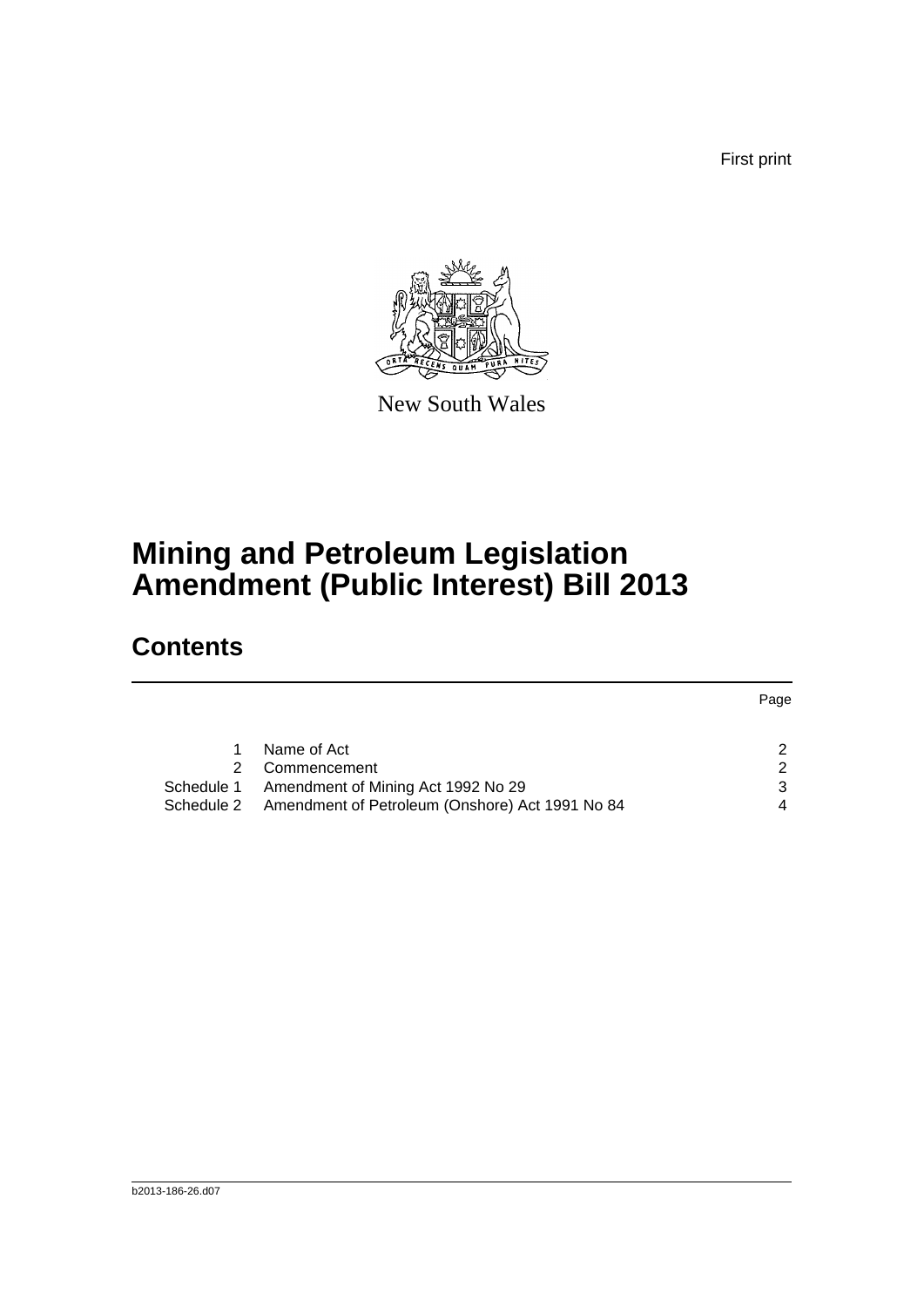

New South Wales

# **Mining and Petroleum Legislation Amendment (Public Interest) Bill 2013**

No , 2013

#### **A Bill for**

An Act to amend the *Mining Act 1992* and the *Petroleum (Onshore) Act 1991* to make the public interest a ground for certain decisions relating to mining or petroleum rights or titles.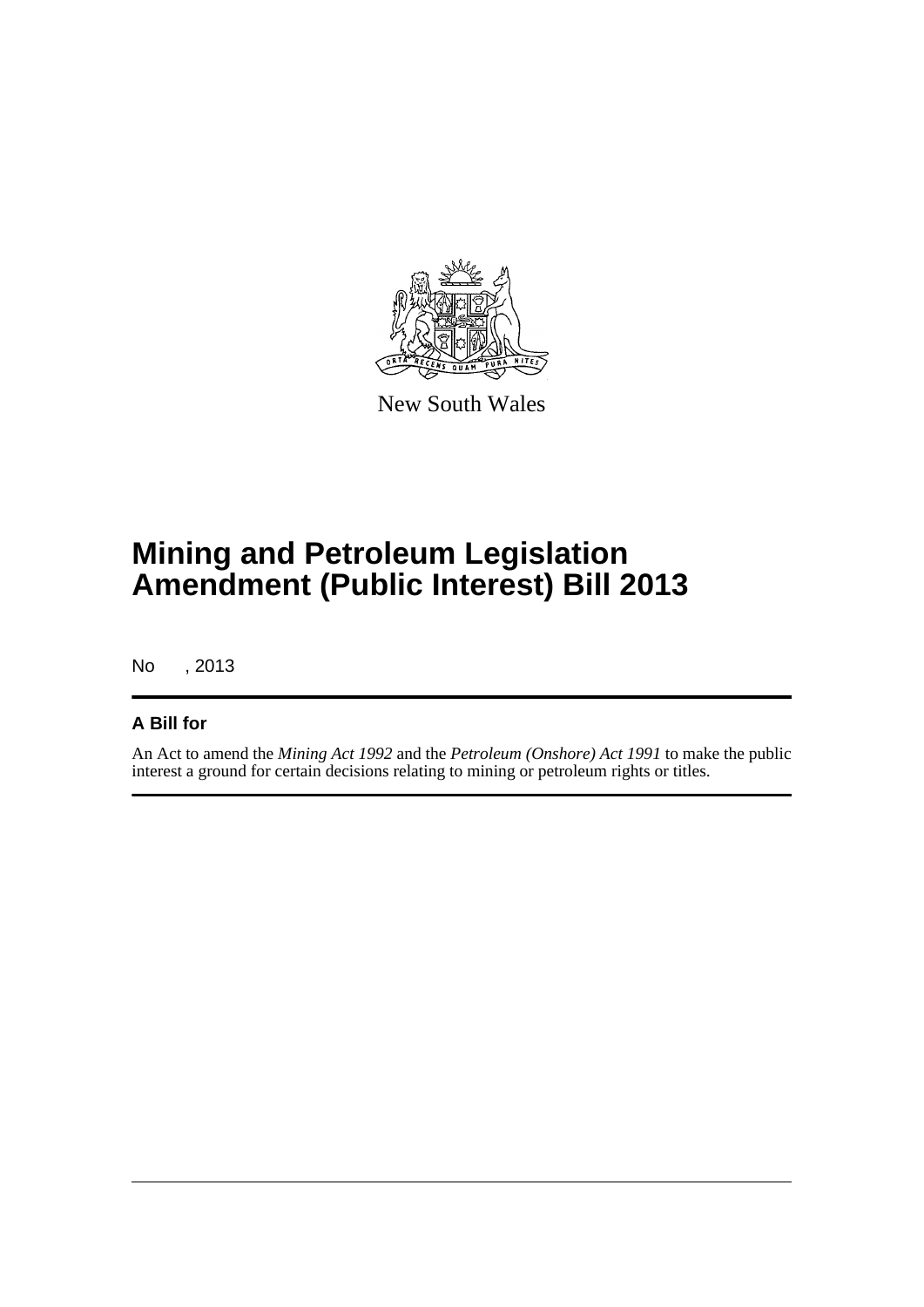<span id="page-4-1"></span><span id="page-4-0"></span>

| The Legislature of New South Wales enacts:                                                |        |
|-------------------------------------------------------------------------------------------|--------|
| Name of Act                                                                               | 2      |
| This Act is the Mining and Petroleum Legislation Amendment (Public Interest)<br>Act 2013. | 3<br>4 |
| <b>Commencement</b>                                                                       | 5      |
| This Act commences on the date of assent to this Act.                                     | 6      |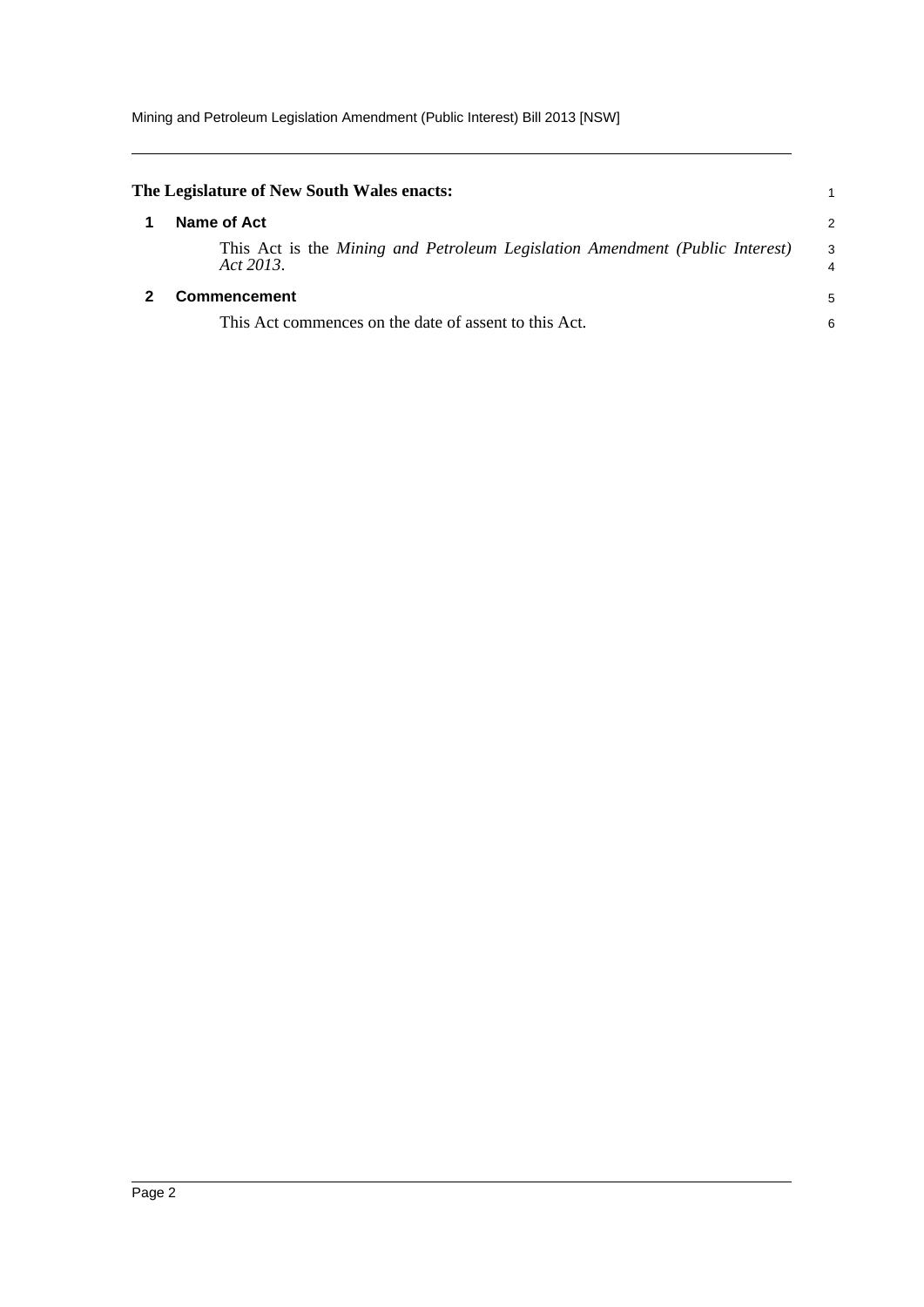<span id="page-5-0"></span>

| <b>Schedule 1</b> |                     | <b>Amendment of Mining Act 1992 No 29</b>                                           |                                                                                                                                                            |                     |  |  |
|-------------------|---------------------|-------------------------------------------------------------------------------------|------------------------------------------------------------------------------------------------------------------------------------------------------------|---------------------|--|--|
|                   | <b>Section 380A</b> |                                                                                     |                                                                                                                                                            | $\overline{a}$      |  |  |
|                   |                     | Insert after section 380:                                                           |                                                                                                                                                            | 3                   |  |  |
| 380A              |                     | Public interest relevant ground for making certain decisions about mining<br>rights |                                                                                                                                                            |                     |  |  |
|                   | (1)                 |                                                                                     | In this section, <i>mining right</i> means an exploration licence, an assessment<br>lease, a mining lease, a mineral claim or an opal prospecting licence. | 6<br>$\overline{7}$ |  |  |
|                   | (2)                 |                                                                                     | The public interest is a ground (in addition to any other available ground) on<br>which any of the following decisions may be made under this Act:         | 8<br>9              |  |  |
|                   |                     | (a)                                                                                 | a decision to refuse to grant, renew or transfer a mining right,                                                                                           | 10                  |  |  |
|                   |                     | (b)                                                                                 | a decision to refuse a tender for a mining right,                                                                                                          | 11                  |  |  |
|                   |                     | (c)                                                                                 | a decision to cancel a mining right or to suspend operations under a<br>mining right (in whole or in part),                                                | 12<br>13            |  |  |
|                   |                     | (d)                                                                                 | a decision to restrict operations under a mining right by the imposition<br>or variation of conditions of a mining right.                                  | 14<br>15            |  |  |
|                   | (3)                 |                                                                                     | To avoid doubt, sections $127$ (1) and $205$ (1) extend to the cancellation of a<br>mining right under this section.                                       | 16<br>17            |  |  |
|                   | (4)                 |                                                                                     | This section has effect despite anything to the contrary in this Act.                                                                                      | 18                  |  |  |
|                   | (5)                 |                                                                                     | This section applies to any decision made after the commencement of this<br>section, including:                                                            | 19<br>20            |  |  |
|                   |                     | (a)                                                                                 | a decision with respect to an application or other matter that was<br>pending on that commencement, and                                                    | 21<br>22            |  |  |
|                   |                     | (b)                                                                                 | a decision that is based on conduct that occurred, or on a matter that<br>arose, before that commencement.                                                 | 23<br>24            |  |  |
|                   |                     |                                                                                     |                                                                                                                                                            |                     |  |  |